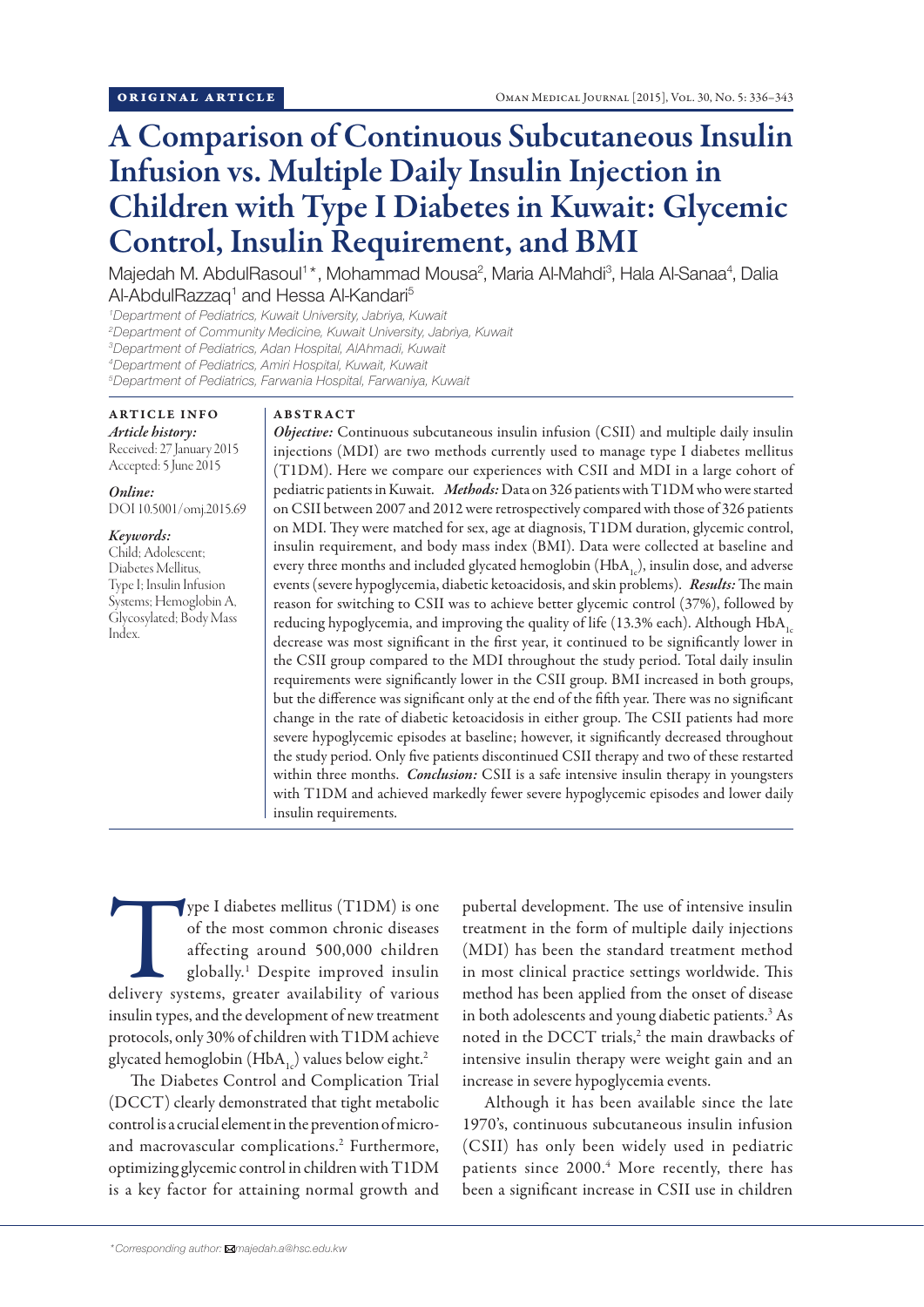and adolescents<sup>4</sup> with variable reported effects on glycemic control.5-8 CSII has been shown to achieve a significantly lower risk of severe hypoglycemia with no increase in the risk of diabetic ketoacidosis.<sup>8-12</sup>

The incidence of T1DM in children and adolescents in Kuwait has been rising dramatically. In 2011, the incidence calculated from the national diabetes registry<sup>13</sup> was 38.9 per 100,000. Every child diagnosed with T1DM is treated and followed-up in the pediatric diabetes clinics in one of six government hospitals.

In 2007, the Ministry of Health approved full financial coverage for all Kuwaiti nationals children and adolescents with T1DM and issued guidelines for its use in this population group. The insulin pump committee, established by the Ministry, set certain criteria for pump eligibility. Patients had to: a) have T1DM, b) demonstrate the ability to selfmonitor blood glucose level at least four times per day, c) demonstrate compliance with dietary plans and insulin regimens, and d) successfully attend and pass a carbohydrate-counting course. Glycemic control assessed by  $HbA_{1c}$  level was not a criterion for eligibility.

Non-nationals were able to obtain a pump through The Patient Helping Fund Society or other charity agencies in the country.

The aim of our study was to assess the impact of CSII use in children and adolescents on glycemic control, insulin dose requirement, and body mass index (BMI) compared to children using a MDI regimen.

### METHODS

Between July 2007 and December 2012, 512 patients' aged 18 years old or above with T1DM underwent insulin pump initiation in one of the six governorate hospitals or the Dasman Diabetes Center in Kuwait. Others remained on MDIs. Data on 326 subjects were retrospectively included in the study analysis.

The following inclusion criteria were applied: availability of pre-pump clinical and biochemical data (insulin requirements,  $HbA_{1c}$  level, weight, and height) as well as complete follow-up data; CSII started based on the criteria of the Ministry of Health pump committee and followed-up in a government hospital (i.e. not the private health sector); and if the patient had been on CSII for at least six months at the time of the study (to minimize the effect of the honeymoon period), and were not using long-acting insulin with CSII.

T1DM was diagnosed based on International Society of Pediatric and Adolescent Diabetes/ International Diabetes Federation (ISPAD/IDF) guidelines.14 Each patient in the CSII group was matched for age, sex and diabetes duration with a patient on MDI (n=326).

The MDI protocol consisted of intensive insulin therapy (three to four injections per day) of long and short-acting analogs (glargine and aspart) and home blood glucose measurement (three to four times per day). Patients on MDI were trained in advanced carbohydrate counting using grams, as well as food label reading, similar to the pump group. Good glycemic control was neither a criterion for pump therapy nor study inclusion. All centers prescribed the Paradigm 722 and Veo Medtronic MiniMed Solution pump with CareLink<sup>TM</sup> (Medtronic MiniMed, Inc., California, US). Only five (of the 522) patients were using the continuous glucose monitoring system and they were not included in the analysis. All pumps except one used ultra-shortacting insulin, aspart.

Data were collected from patients' medical charts. Patients were seen routinely every four to six weeks during MDI and after the pump therapy stabilization period. BMI, insulin dose,  $HbA_{1c}$ , and severe hypoglycemia frequency (self-reports) and diabetic ketoacidosis (DKA) were evaluated at baseline and every three months for up to five years. Skin infections, allergy, bleeding, and bruising were recorded.

At each clinic visit, the patient's weight and height were measured, and BMI was calculated using the official formula. BMI standard deviation scores (z-scores) were used for analysis.  $HbA_1$  values were measured for all patients at the clinic visits every three months.

HbA, values were aligned with the DCCT (normal range 4.4–6.3%, mean 5.4%, and interassay SD 0.15%) using the Tosoh Analyzer (Tosoh Bioscience, Inc., San Francisco, USA). Insulin (units per kg per day) were calculated at each visit for all patients. A severe hypoglycemic episode was defined as a decreased level of consciousness and/or seizure requiring assistance from others, glucagon use, and hospital admission. Diabetic ketoacidosis (DKA) was defined as a pH greater than 7.3, ketonuria or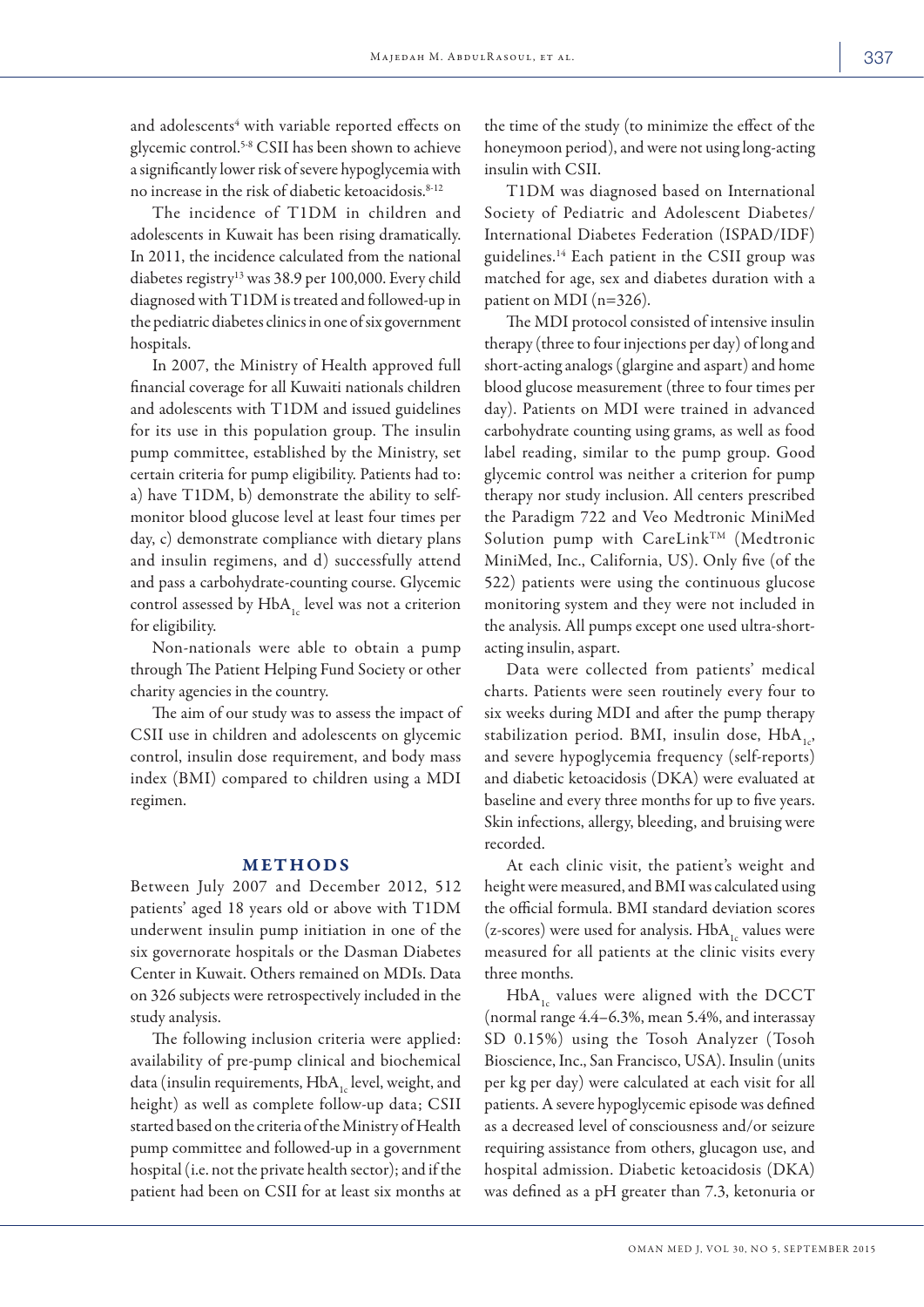ketonemia, and bicarbonate levels greater than 15mmol/L.14

CSII initiation was preceded by a training program for patients and their caregivers on pump technology. Certified pump trainers conducted the training in a hospital outpatient setting. In some places the training was done by educators from the company supplying the pumps. The program covered principles of pump operation, quick set insertion and care, carbohydrate counting, and insulin bolusing. Patients were advised to perform 6–8 blood glucose tests: before and after meals, at midnight, and at 3 a.m. All patients and their caregivers in both groups received intensive training by a dietician on carbohydrate counting and reading food labels.

Initially, the total dose for CSII was calculated as 75% of the total daily insulin dose (TTD) on MDI. The initial setting was 50% of the dose as basal requirements for 24 hours and 50% as boluses. Subsequently, insulin doses were adjusted based on the subjects' blood glucose patterns and daily activity routines. Patients were instructed to change the infusion sets every three days and when skin infections or irritation was noticed. Catheter occlusion was considered when high blood glucose persisted and did not respond to two consecutive correction boluses. In such cases, patients were trained to act according to the protocol of hyperglycemia management by taking an insulin dose via conventional injection and changing the infusion set. The treating team members were available after 24 hours for all patient calls (dieticians were only available during the daytime).

Patients on MDI were also trained in carbohydrate counting and the use of insulin sensitivity factors for calculating correction boluses and had access to the treating team similar to the CSII group.

All statistical analysis were performed using SPSS Statistics (SPSS Inc., Chicago, USA) version 20. A *p*-value of less than 0.05 was considered statistically significant. Data were expressed as mean and standard deviation (SD) with 95% confidence intervals (CI). A Mann-Whitney U test was used to compare  $HbA_{1c}$ between baseline and the last follow-up visit in both CSII and MDI groups. Student's *t-*tests were used to compare the means of two normally distributed variables. Chi-square tests were used to compare proportions. The study was approved by the joint Faculty of Medicine and Ministry of Health Ethical Committee.

#### RESULTS

The characteristics of 326 children on CSII and 328 on MDI are shown in Table 1. Mean age at entry, gender distribution, BMI, age at diagnosis, insulin dose, and duration of T1DM at entry were not significantly different between the two groups.

In the CSII cohort, 281 (86.0%), 211 (65.0%), 110 (33.7%), 53 (16.3%) and 27 (8.3%) subjects were followed for one, two, three, four, and five years, respectively. Only three patients (0.9%) discontinued the pump in the five-year study period. The government-funded program for insulin pumps was established in 2007, the number of patients who received pumps increased after that.

The main reasons for switching to CSII given by the patients or their caregivers were achieving better control (n=143; 43.9%) followed by frequent symptomatic hypoglycemia (n=51; 15.6%) [Table 1].

Figure 1 describes the percentage of patients achieving target  $HbA_{1c}$  (≤7.5%). The numbers increased in the CSII group compared to MDI throughout the study period. There was no sex difference in achieving target  $HbA_{1c}$ .

| <b>Table 1:</b> Baseline characteristics of the study |  |
|-------------------------------------------------------|--|
| population using CSII and MDI.                        |  |
|                                                       |  |

| <b>Characteristics</b>                   | <b>CSII</b><br>$(n=326)$ | <b>MDI</b><br>$(n=328)$ | <i>p</i> -value |  |
|------------------------------------------|--------------------------|-------------------------|-----------------|--|
| Gender*                                  |                          |                         |                 |  |
| Male                                     | 125(38.3)                | 126(38.4)               |                 |  |
| Female                                   | 201 (61.7)               | 202(61.6)               |                 |  |
| Age at entry (years)                     | $9.2 + 3.4$              | $9.7 + 5.5$             | 0.129           |  |
| BMI (kg/m <sup>2</sup> )                 | $18.6 + 3.9$             | $18.7 + 4.0$            | 0.868           |  |
| Age at diagnosis<br>(years)              | $6.2 + 2.9$              | $6.2 + 3.0$             | 0.938           |  |
| Duration of diabetes<br>at entry (years) | $5.5 + 2.8$              | $5.4 + 2.7$             | 0.134           |  |
| Insulin dose<br>(U/kg/d)                 | $0.8 + 0.2$              | $0.8 + 0.2$             | 0.786           |  |
| $HbA_{1c}(\%)$                           | $8.9 + 1.4$              | $8.8 + 1.4$             | 0.741           |  |
| Reason for switching to CSII*            |                          |                         |                 |  |
| For better control                       | 143(43.9)                |                         |                 |  |
| Frequent<br>hypoglycemia                 | 51 (15.6)                |                         |                 |  |
| Dislike/fear of<br>needles               | 49(15)                   |                         |                 |  |
| Better quality of life                   | 48 (14.7)                |                         |                 |  |
| Recurrent DKA                            | 19(5.8)                  |                         |                 |  |
| Other                                    | 16(4.9)                  |                         |                 |  |
| $\hat{n}$ (%).                           |                          |                         |                 |  |

*Data expressed as mean*±*SD.*

*CSII: continuous subcutaneous insulin infusion; MDI: multiple daily*  injections; BMI: body mass index; HBA<sub>1C</sub>: glycated hemoglobin;

*DKA: diabetic ketoacidosis.*

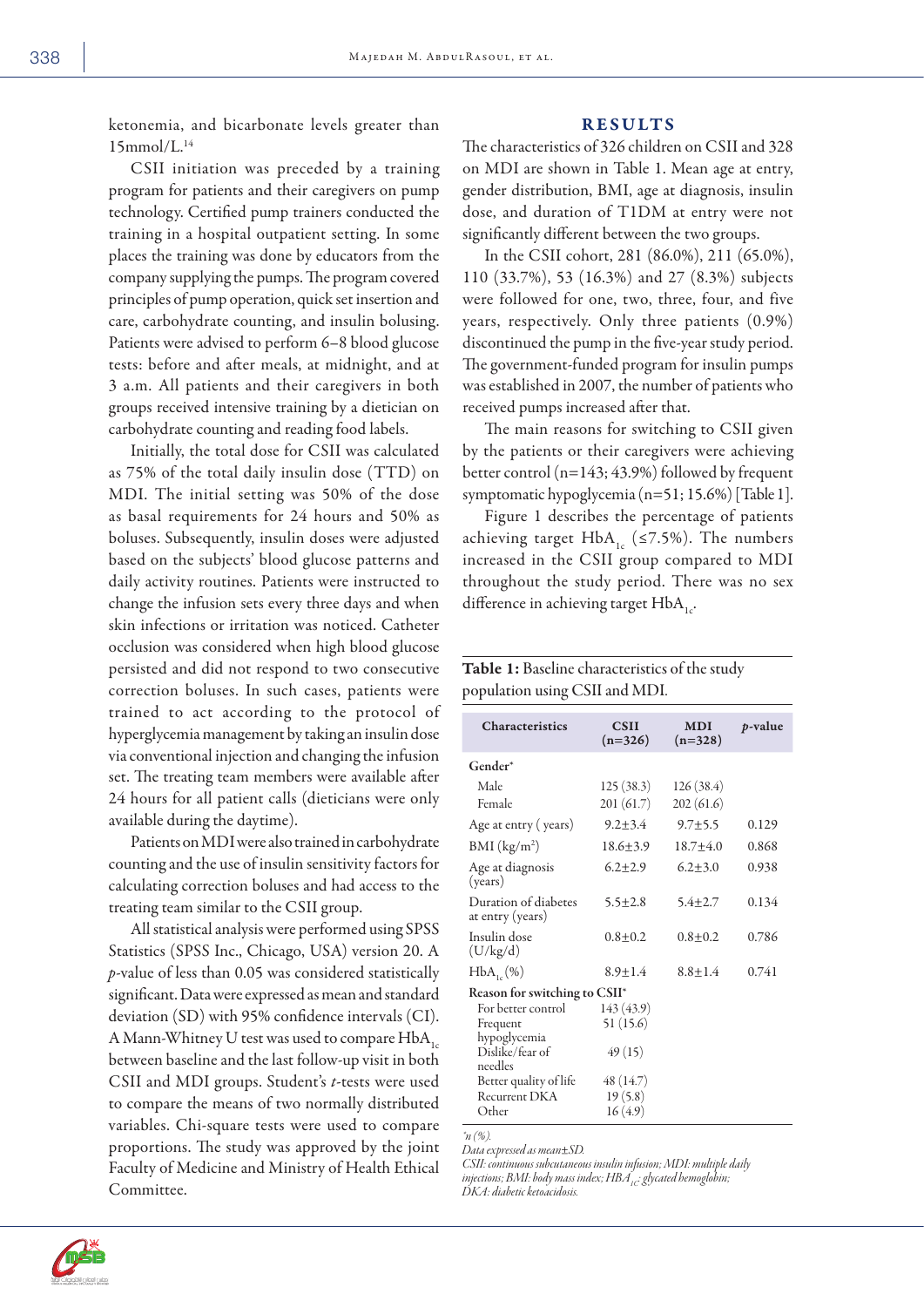



 $HbA<sub>1c</sub>$  dropped in both groups in the first year. After the second year  $HbA_{1c}$  levels in the MDI group gradually increased again to values higher than those measured at baseline  $(8.9 \pm 1.7)$  at baseline vs. 9.0 ± 1.2 in the fifth year, *p<*0.001) [Figure 2]. The difference in the  $HbA_{1c}$  values at baseline and in the fifth year in the CSII and MDI group were  $8.9 \pm 1.4$ and  $8.3 \pm 1.2$  vs.  $8.8 \pm 1.4$  and  $9.0 \pm 1.6$ , respectively; *p<*0.05). There was no significant effect of sex on  $HbA<sub>1c</sub>$  values at baseline and throughout the followup period, except at the end fifth year  $(8.5 \pm 1.6 \text{ vs.})$ 7.7±1.8 in males and females, respectively; *p<*0.001).

The mean age at CSII start was  $9.2 \pm 3.4$  years.





**Figure 2:**  $HbA_{1c}$  levels in CSII and MDI groups from baseline to 60 months of follow-up. The drop in  $HbA<sub>1</sub>$  was seen in both groups at six months; however, the drop was more significant in the CSII group throughout the follow-up period (*p*<0.001).



Figure 3: Mean  $HbA<sub>1c</sub>$  values at baseline and throughout the five-year follow-up period stratified by age at pump insertion.

 $HbA<sub>1</sub>$  at pump initiation was higher in the youngest age group (8.9 vs. 8.3 vs. 8.7 in the <6, 6–12, and 13–18 year old groups, respectively; *p<*0.05). The improvement in  $HbA<sub>1c</sub>$  was most significant in the under 6-year-old group. At the end of the study period, the reduction from baseline was 15.7% in the youngest age group, 1.2% in the middle group, and 6.1% in the oldest age group [Figure 3].

The mean duration of T1DM at the start of the study was  $5.5\pm2.8$  years and  $5.4\pm2.7$  years in the MDI and CSII groups, respectively. We assessed the effect of disease duration on glycemic control. A positive relationship was observed between the



**Figure 4:** Mean  $HbA_{1c}$  values at baseline and throughout the five-year follow-up period stratified by duration of diabetes (years). Those who had a duration of diabetes 3–5 years had the best  $HbA<sub>1c</sub>$ improvement throughout the follow-up period.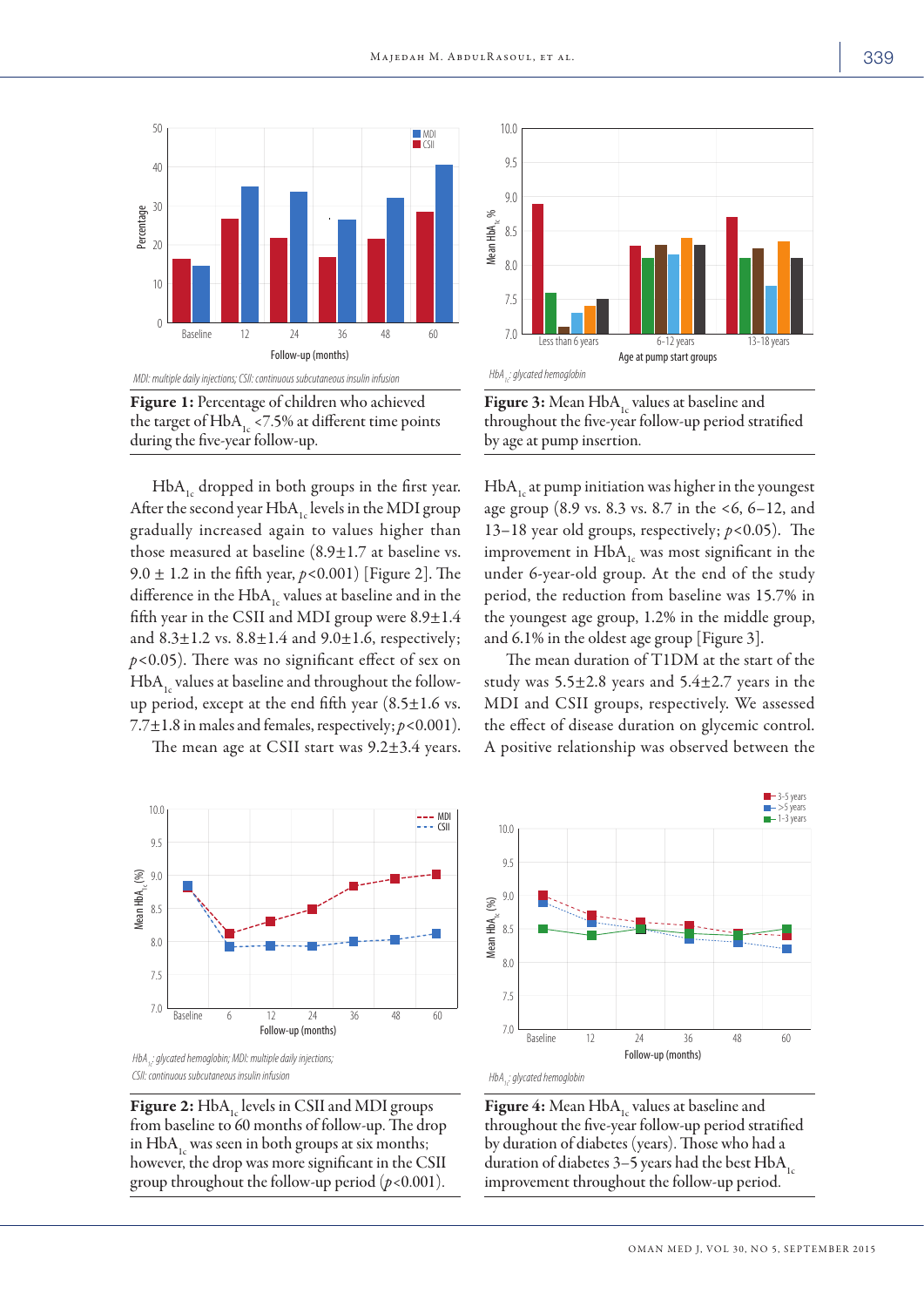

Figure 5: Daily insulin requirement changes in both CSII and MDI groups. After an initial decrease in the first year, insulin requirements in the MDI group rose progressively, eventually exceeding the doses at baseline at the end of the fifth year.



*BMI: body mass index*



T1DM duration at pump insertion and  $HbA<sub>1c</sub>$ improvement in the 3–5 year duration group. The change was consistent throughout the study period  $(9.0 \pm 1.3$  at baseline and  $8.4 \pm 2.1$  at year five; *p<*0.001). Similar results were found in the group who had diabetes for more than five years (8.4±2.1 at baseline and  $8.2 \pm 1.9$  year five;  $p < 0.01$ ) [Figure 4].

At baseline, the mean insulin doses were 0.9±0.3 and 0.9±0.3U/kg/d in the MDI and CSII groups, respectively  $(p=0.77)$ . Compared to baseline, insulin requirements after CSII initiation decreased to  $0.8\pm0.2$  and  $0.8\pm0.2$ U/kg/d in the MDI and CSII groups, respectively, in the first six months (*p<*0.001). At the end of the fifth year, the insulin requirement in the MDI group was higher than at baseline (0.9±0.3 vs. 0.9±0.3, *p<*0.05). In contrast, the dose at the same time point in the CSII group was significantly lower than at baseline  $(0.9\pm0.3 \text{ vs.})$ 0.9±0.2, *p<*0.05) [Figure 5].

At baseline, BMI z-scores were similar in both groups and increased to similar degrees after the first year [Figure 6]. However, the increase was more significant in the CSII group (1.0 vs. 1.4, at the fifth year in the MDI and CSII groups, respectively; *p<*0.001). No significant difference was noted between males and females. Only three patients (two aged 16 and one aged 18 years) had mild elevation in their total cholesterol levels. Their triglycerides were normal. Two were in the CSII group and one in the MDI group. None had elevated blood pressure.

Severe hypoglycemia decreased from 9.7 events/100-patient-years at baseline to 4.1 events/100-patient-years at the end of the followup period in the CSII group (*p<*0.05). However, it increased from 7.7 events/100-patient-years at baseline to 19.7 events/100-patient-years at the end of the study in the MDI group (*p<*0.05).

The rates of DKA episodes were not significantly different in the MDI and CSII groups at baseline (5.1 vs. 4.9 events/100-patient-years; *p*=0.08) or throughout the follow-up period (5.5 vs. 5.1, at the end of fifth year).

One patient on CSII and one on MDI developed lipoatrophy in the abdominal area, which was resolved after switching from insulin aspart to lispro. Mild skin irritation that required local treatment at the site of canula insertion developed in eight patients in the five-year follow-up. One patient developed infection requiring local antibiotics. Five patients had mild bruising. All events developed in the first three years of follow-up.

### DISCUSSION

This study represents the first analysis of CSII use in children and adolescents in Kuwait since the initiation of the government funded program in 2007. It compared the efficacy and safety of CSII in a large cohort of patients.

Our results clearly demonstrate a significant and persistent improvement in glycemic control (measured by  $HbA_{1c}$  levels) in the CSII group compared to the MDI group. This is consistent with findings from other studies<sup>5,15-19</sup> that showed



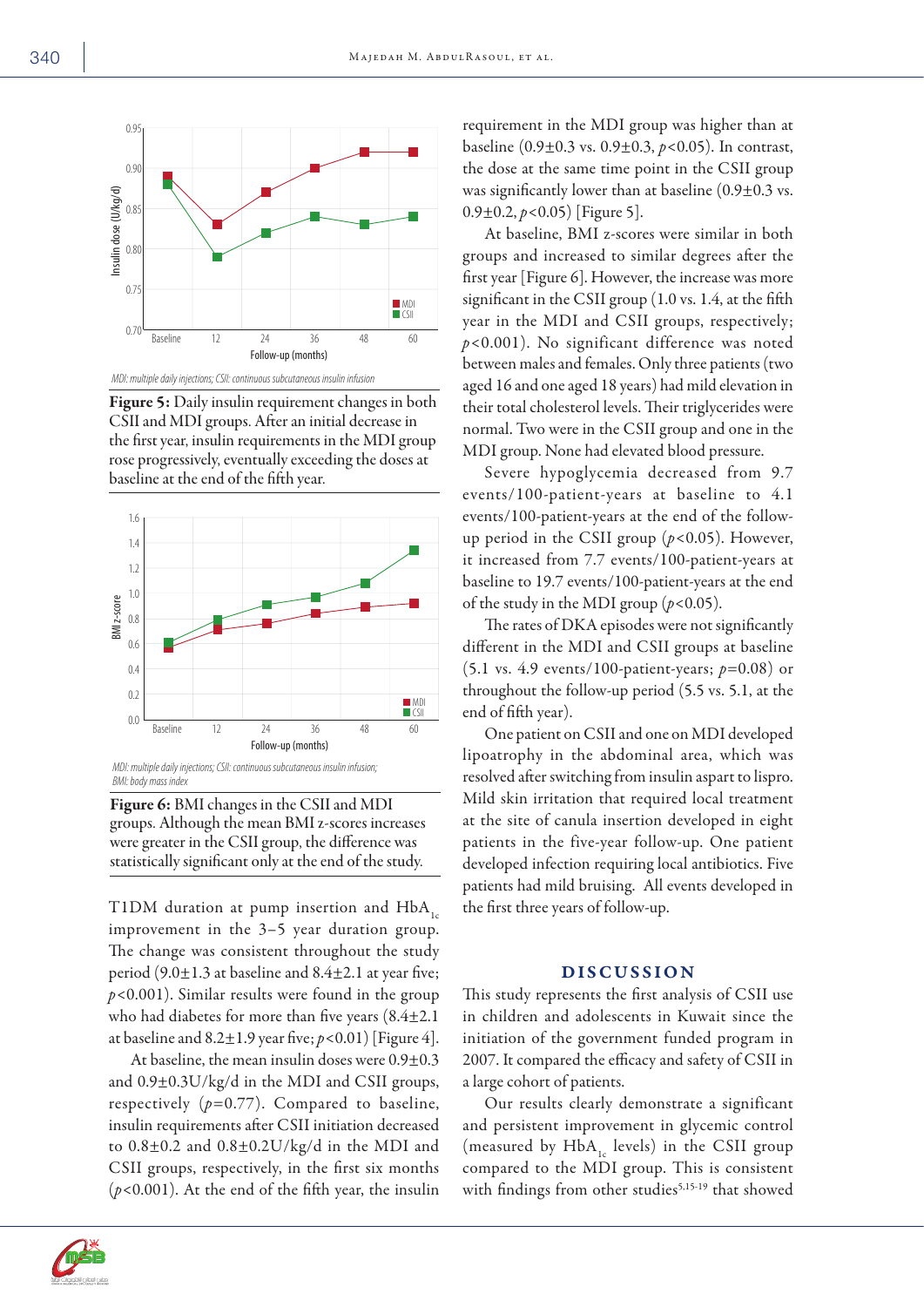significant reductions in  $HBA_{1c}$  without increasing the risk for hypoglycemia. In a meta-analysis comparing CSII vs. MDI,<sup>20</sup> HbA<sub>1</sub> decreased more in patients treated with CSII in all trials. In a long-term study on a large number of children with T1DM,<sup>16</sup> a sustained improvement in glycemic control was demonstrated in the CSII group compared to a matched cohort using injections. Furthermore, a recent retrospective, international, multicenter study by Mameli et al,<sup>21</sup> associated the use of CSII with greater improvement in  $HbA_{1c}$  after one year of treatment and during the seven-year follow-up.

Others also reported the slight increase in  $HbA_{1c}$  after the initial drop seen in our study.<sup>17-19,21</sup> In a three-year multicenter cohort analysis, Jakish<sup>19</sup> showed the superiority of the CSII regime over MDI only in the first year; the difference did not persist. This could be attributed to reduced motivation and attention to the new treatment mode after the initial period.

In our study, there was no significant effect of sex on  $HbA_{1c}$  levels except at the end of the fifth year of follow-up where females had lower levels. This was consistent with the finding of Shalitin,<sup>22</sup> but not others21,23 who reported better glycemic control in males on CSII throughout the study period. The authors hypothesized that achieving glycemic control was more difficult in females due to their increased risk of depression and disturbed body image.

Children with pump initiation before the age of six had significantly better glycemic control compared to those who started at an older age. This was inconsistent with findings reported in other studies.20,24,25 Although the younger age group in our study had higher  $HbA_1$  at initiation, which has been shown to be associated with better improvement, the difference was significant throughout the entire five years of follow-up. One possible explanation could be the fact that this age group is under the "control" of the caregivers for blood glucose checking, carbohydrate counting, and pump data entry compared to the older age groups, for whom the influence of parents/caregivers is much less. Batajoo et al,<sup>26</sup> and other researchers<sup>24,25,27</sup> demonstrated a trend toward  $HbA<sub>1c</sub>$  improvement only in children greater than 12 years of age. On the other hand, the  $HbA_{1c}$  in one study<sup>16</sup> was not related to age at commencement of CSII therapy. This variation in the results could be explained by the differences in study design (pre- and post-pump, cross-over and MDI vs. CSII).

A shorter duration of T1DM before pump initiation has been associated with achievement of target  $HbA_{1c}^{28}$  However, in our study and one other,29 a better response was observed in the group with longer T1DM duration before pump initiation (3–5 years and >5 years). Possible reasons for the variability between our results and those previously reported may be the differences in study designs and the duration between T1DM onset and initiation of pump therapy (ranging from a few weeks to years).

Patients in the CSII group required less daily insulin throughout the study period. This observation was reported in many short- and longterm studies.16,18-20,22,27,30 Insulin delivery by CSII more closely mimics physiological insulin secretion and, consequently, less insulin is needed to achieve glycemic control compared to MDI. Although there was an increase in insulin requirement after the second year, it remained lower than the baseline value throughout the study period. This may be a positive factor when assessing treatment cost.

Intensive insulin therapy has been reported to cause weight gain.<sup>2</sup> However, the data regarding insulin pump therapy are conflicting. Some studies, like ours, have demonstrated an increase in weight after CSII initiation<sup>11,16,25,31,32</sup> despite the reduction in daily insulin dose. The increased prevalence of overweight and obesity in children in the Middle East, including Kuwait,<sup>33</sup> and the feeling of "freedom" to eat without extra injections may have contributed to the weight gain in the CSII group in our study. On the other hand, others have shown that average BMI z-scores gradually deceased<sup>18,34,35</sup> or remained unchanged.21,23,36 Lower insulin requirements and intensive nutritional education with CSII therapy could explain this observation.

Although insulin pump therapy improved glycemic control, this was not associated with an increased risk of severe hypoglycemia. In fact, there was a significant reduction in hypoglycemia in the CSII group compared to MDI throughout the study period. This observation was consistent with many earlier studies,<sup>9-11,13,18,23,25,27,31,37</sup> even when there was no improvement in  $HbA_{1c}^2$ .<sup>27</sup> This could be explained by the fact that insulin delivery by insulin pump is more physiologic, and the availability of multiple basal rates based on activity, sleeping, and eating patterns decreases the frequency of severe hypoglycemic events. There was no significant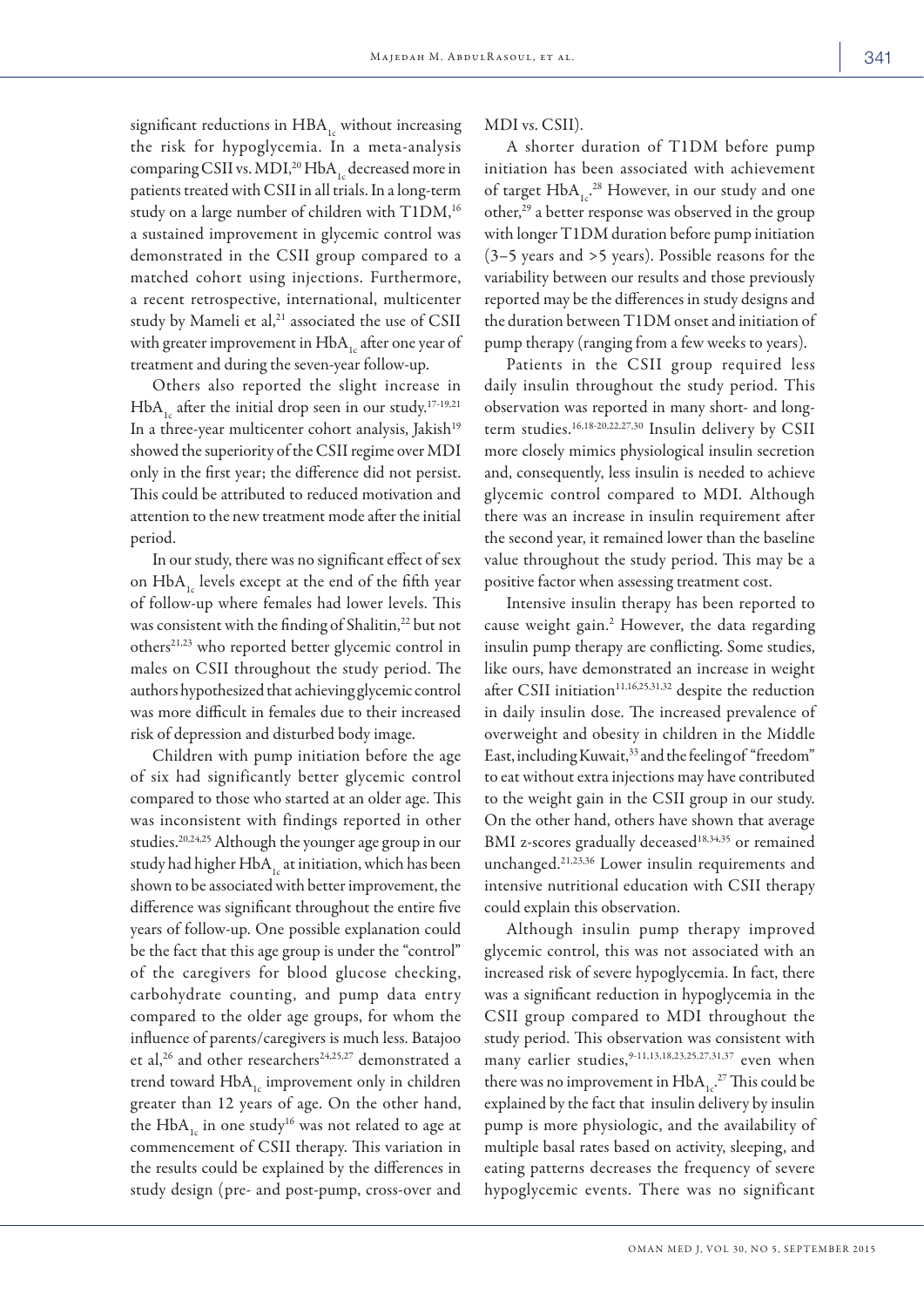difference in the rates of DKA (events/100-patientyears) between the CSII and MDI groups in our study, although there was a trend towards fewer events in the CSII. Earlier studies reported similar finding.20,24,30,32,35 Conversely, Shalitin22 reported an increase in DKA episodes from 0.03 to 0.07 events/100 patient-years. Most of them were caused by technical faults interrupting insulin delivery and delay in response from patient/caregivers.

The strength of our study was the large patient numbers in the CSII group and the long follow-up period. Although patients on MDI were used as a control group, the main limitation of the study is the lack of randomization between the CSII and MDI group. Moreover, we did not evaluate the number of clinic visits for MDI and CSII group, which has been shown to affect glycemic control. However, our patients were seen every 4–6 weeks (after the initial weekly period) regardless of their treatment modality and all received the same education with the same educators. They also had 24-hour access to the treatment teams.

#### **CONCLUSION**

Insulin pump therapy is an effective and safe mode of insulin delivery system in children and adolescents with T1DM. The use of advanced features of the pump and the continuous glucose monitoring system will benefit glycemic control and reduce the frequency and duration of hypoglycemia. Special attention and education regarding healthy eating habits is mandatory to avoid weight gain. Active involvement of the patients and their caregivers, accompanied with support from the medical team, is needed to maximize the benefits of insulin pumps. Cost-effectiveness needs to be evaluated especially in areas with limited resources.

#### *Disclosure*

The authors declared no conflicts of interest. The research was funded by the Kuwait University Research Department (MK 02/13).

#### references

- 1. Diabetes Atlas-IDF. International Diabetes Federation, 4th Edition. 2013.
- 2. The Diabetes Control and Complications Trial Research Group. The effect of intensive treatment of diabetes on the development and progression of long-term complications in insulin-dependent diabetes mellitus. N Engl J Med 1993 Sep;329(14):977-986.
- 3. Kordonouri O, Hartmann R, Danne T. Treatment of type 1 diabetes in children and adolescents using modern insulin pumps. Diabetes Res Clin Pract 2011 Aug;93(Suppl 1):S118-S124.
- 4. Skinner TC, Cameron FJ. Improving glycaemic control in children and adolescents: which aspects of therapy really matter? Diabet Med 2010 Apr;27(4):369-375.
- 5. Weissberg-Benchell J, Antisdel-Lomaglio J, Seshadri R. Insulin pump therapy: a meta-analysis. Diabetes Care 2003 Apr;26(4):1079-1087.
- 6. Weintrob N, Benzaquen H, Galatzer A, Shalitin S, Lazar L, Fayman G, et al. Comparison of continuous subcutaneous insulin infusion and multiple daily injection regimens in children with type 1 diabetes: a randomized open crossover trial. Pediatrics 2003 Sep;112(3 Pt 1):559-564.
- 7. DiMeglio LA, Pottorff TM, Boyd SR, France L, Fineberg N, Eugster EA. A randomized, controlled study of insulin pump therapy in diabetic preschoolers. J Pediatr 2004 Sep;145(3):380-384.
- 8. Pickup J, Mattock M, Kerry S. Glycaemic control with continuous subcutaneous insulin infusion compared with intensive insulin injections in patients with type 1 diabetes: meta-analysis of randomised controlled trials. BMJ 2002 Mar;324(7339):705.
- 9. Boland EA, Grey M, Oesterle A, Fredrickson L, Tamborlane WV. Continuous subcutaneous insulin infusion. A new way to lower risk of severe hypoglycemia, improve metabolic control, and enhance coping in adolescents with type 1 diabetes. Diabetes Care 1999 Nov;22(11):1779-1784.
- 10. Plotnick LP, Clark LM, Brancati FL, Erlinger T. Safety and effectiveness of insulin pump therapy in children and adolescents with type 1 diabetes. Diabetes Care 2003 Apr;26(4):1142-1146.
- 11. Battelino T. Risk and benefits of continuous subcutaneous insulin infusion (CSII) treatment in school children and adolescents. Pediatr Diabetes 2006 Aug;7(Suppl 4):20-24.
- 12. Hanas R, Lindgren F, Lindblad B. A 2-yr national population study of pediatric ketoacidosis in Sweden: predisposing conditions and insulin pump use. Pediatr Diabetes 2009 Feb;10(1):33-37.
- 13. Shaltout A, Abdulrasoul M, AlKandari H, AlMahdi M, AlKhawari M. Incidence of type 1 diabetes in children and adolescents (0-19 years) in Kuwait. National Diabetes Registry Data. (Unpublished Data)
- 14. Global IDF/ISPAD Guideline for Diabetes in childhood and Adolescents. International Diabetes Federation, 2011; 9-15.
- 15. Weinzimer SA, Swan KL, Sikes KA, Ahern JH. Emerging evidence for the use of insulin pump therapy in infants, toddlers, and preschool-aged children with type 1 diabetes. Pediatr Diabetes 2006 Aug;7(Suppl 4):15-19.
- 16. Johnson SR, Cooper MN, Jones TW, Davis EA. Long-term outcome of insulin pump therapy in children with type 1 diabetes assessed in a large population-based case-control study. Diabetologia 2013 Nov;56(11):2392-2400.
- 17. Pickup J, Keen H. Continuous subcutaneous insulin infusion at 25 years: evidence base for the expanding use of insulin pump therapy in type 1 diabetes. Diabetes Care 2002 Mar;25(3):593-598.
- 18. Sulli N, Shashaj B. Long-term benefits of continuous subcutaneous insulin infusion in children with Type 1 diabetes: a 4-year follow-up. Diabet Med 2006 Aug;23(8):900-906.
- 19. Jakisch BI, Wagner VM, Heidtmann B, Lepler R, Holterhus PM, Kapellen TM, et al; German/Austrian DPV Initiative and Working Group for Paediatric Pump Therapy. Comparison of continuous subcutaneous insulin infusion (CSII) and multiple daily injections (MDI) in paediatric Type 1 diabetes: a multicentre matched-pair cohort analysis over 3 years. Diabet Med 2008 Jan;25(1):80-85.
- 20. Jeitler K, Horvath K, Berghold A, Gratzer TW, Neeser K, Pieber TR, et al. Continuous subcutaneous insulin infusion versus multiple daily insulin injections in patients